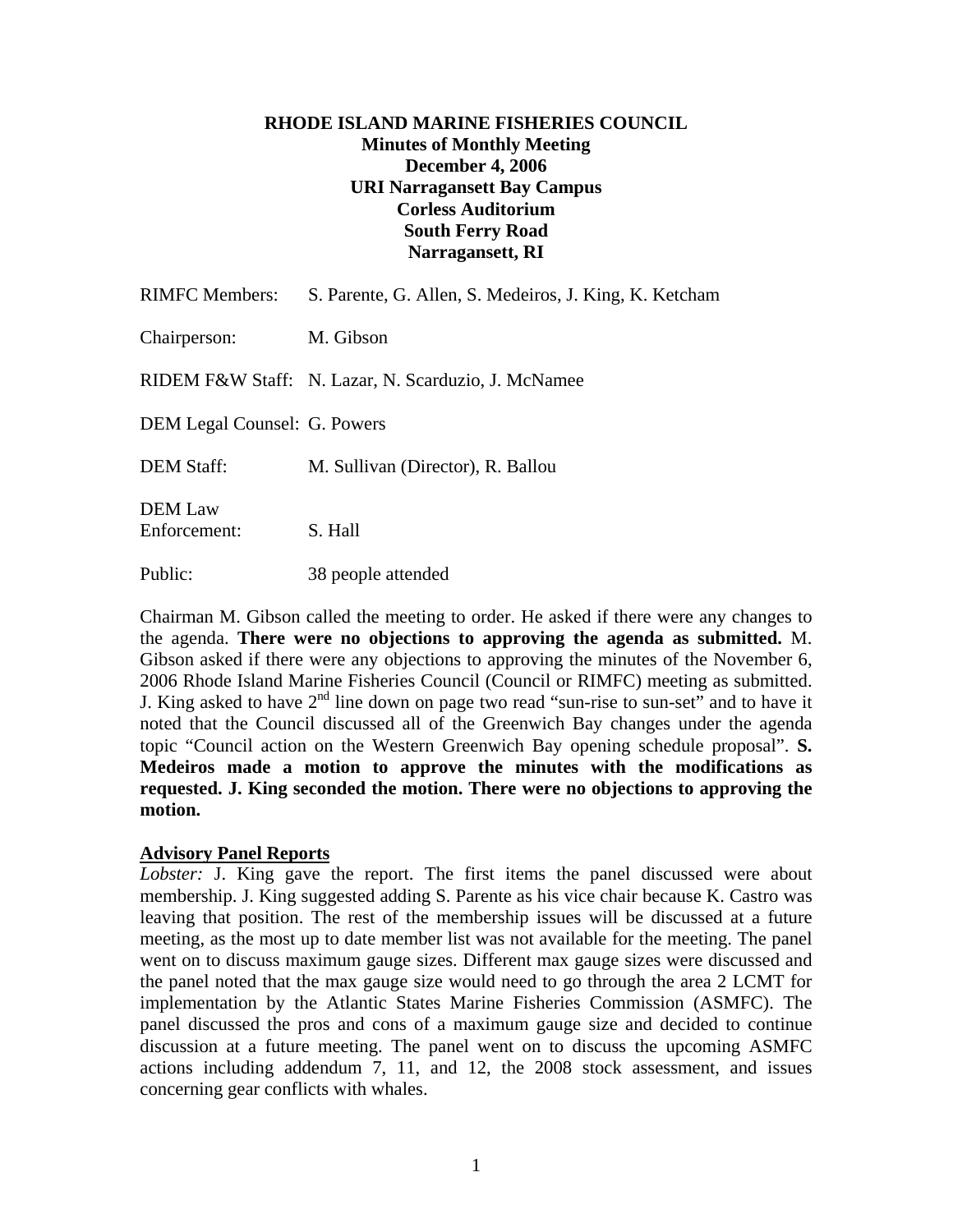T. Angel wanted to note that because K. Castro was leaving, the lobster advisory panel would need a new scientific advisor. L. Dellinger stated that there is a set policy for the operation of the Council's advisory panels and the vice chair is to be elected by the advisory panel, not appointed by the Council. He went on to state that he felt J. Gates should be considered since he was K. Castro's existing alternate. S. Medeiros commented that there is a distinction between a vice chair and a co-chair. A co-chair is usually a Council member while a vice chair is an elected person from the panel. K. Ketcham stated that the Council had discussed this previously and they had all agreed that it would be inappropriate for a member of an advisory panel to run a meeting this is why they have appointed co-chairs in some cases. He felt that if J. King wanted to appoint S. Parente as his co-chair, it was his prerogative. D. Preble clarified why the Council decided a vice chair running a meeting was inappropriate by stating that this would remove a voting member from the panel as the chair could not vote. J. King mentioned that the Council had recently had discussions about new Council members being brought on to advisory panels as co-chairs in order to acclimate them to the process. **The Council had no objections to appointing S. Parente to be the co-chair on the lobster advisory panel.** The Council also decided to have the lobster advisory panel discuss the vice chair position at there next meeting.

*Shellfish:* J. King gave the report. The shellfish advisory panel decided to continue the discussion on whelk regulations in the forum of a whelk workshop. They decided to do this so that the Division of Fish and Wildlife (DFW) and industry representatives could work out one set of regulations to bring back to the advisory panel for review. There currently were two competing sets of regulations being discussed. The panel went on to discuss membership in the panel. The agenda item to discuss steamer regulations was reviewed by the panel, but due to the makers of the proposal being unable to attend the meeting the panel wished to have further discussion on the topic moved to a future agenda. The panel reviewed aquaculture application 2006-10-013. The panel recommended approving the application.

The Council had a discussion about the proposed whelk regulation workshop. It was clarified that any regulatory proposal that comes out of the workshop would be brought back before the shellfish advisory panel. M. Gibson went on to discuss the topic of action items for advisory panels in general. He stated that he has instructed DFW staff to notify him in cases where an action item came up during the meeting. He felt the onus should also be on the advisory panel chairmen to do this also. This will help to avoid the open meeting problems that they have had in the past.

## **New Business**

*Council comments on aquaculture application 2006-10-013:* N. Scarduzio introduced the application and stated that both D. Alves of the Coastal Resource Conservation Commission (CRMC) and the applicant were in attendance to answer any questions. There was discussion on disease certification for imported shellfish. D. Alves stated that if any shellfish products were to come in from outside of Pt Judith Pond or if any of the hatchery products were brought to any area other than Pt Judith Pond, a disease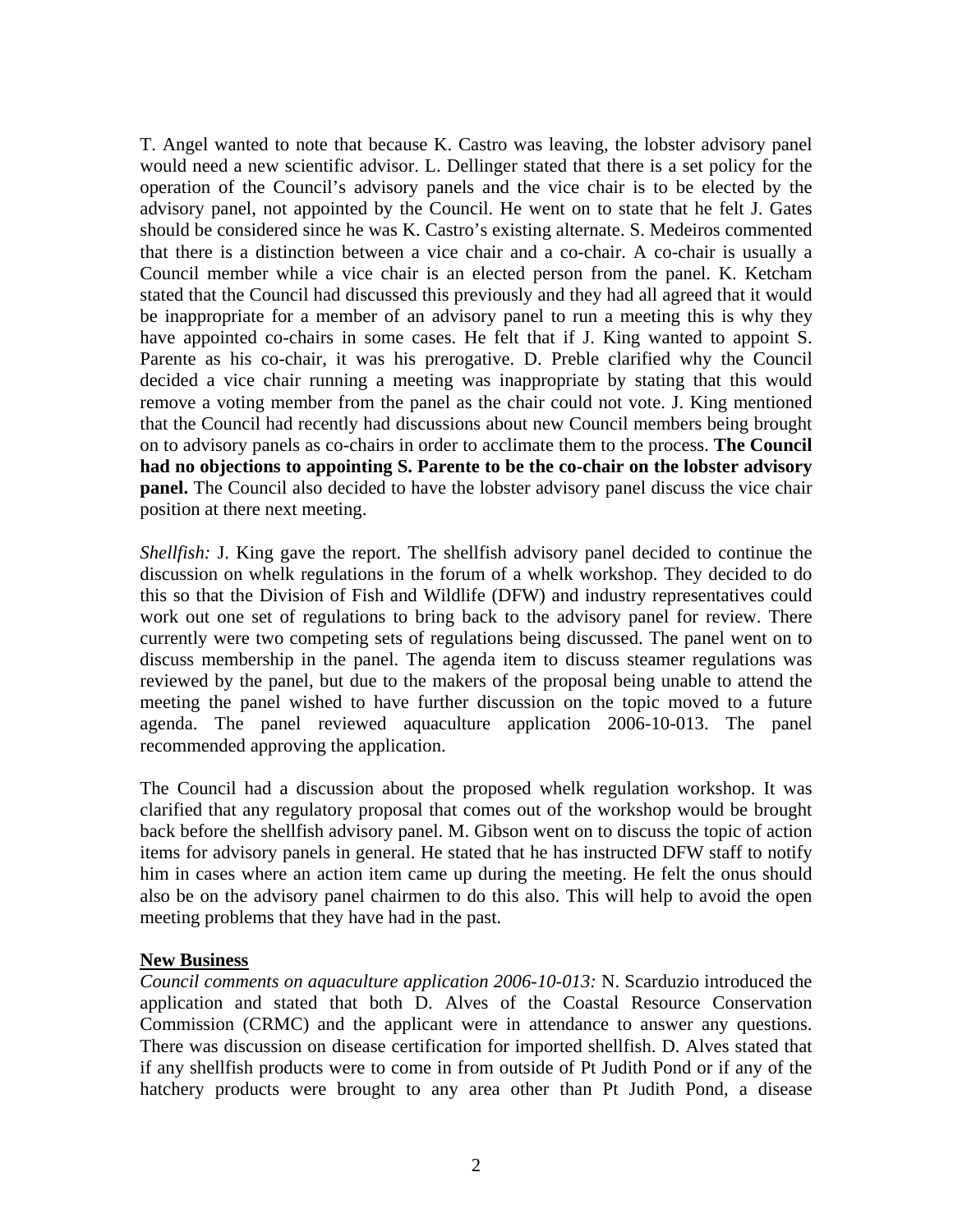certification would have to be obtained. **D. Preble made a motion to approve the aquaculture application 2006-10-013. J. King seconded the motion**. C. Brown asked about the chlorination process. D. Alves stated that the water would be dechlorinated prior to discharge. J. Carvalho also mentioned that the water flow for this facility would be very low. **The Council voted unanimously to approve the motion.**

While D. Alves was present, J. King asked if there was any indication of when the aquaculture policy in RI presentation could take place. D. Alves stated that whenever a date is chosen he will be happy to attend and give a presentation.

*Council comments on 11/20/06 public hearing items:* M. Gibson introduced the topic and J. McNamee went through the presentation that had been given at the public hearing.

# • *Summer flounder quota management proposals*

The first public hearing item was summer flounder quota management for 2007. S. Parente stated that he could approve the RI Commercial Fishermen's Association (RICFA) proposal with the exclusion of the summer aggregate landing program. He felt this program would increase effort in the summer, which is the last thing the fishery needed in 2007 due to the impending quota decrease. **S. Parente made a motion to recommend to the Director that he adopt the RICFA proposal with the caveat that the sub paragraphs a-h of 7.7.1-2, those pertaining to the summer aggregate program, be removed. S. Medeiros seconded the motion.** He went on to state that aggregate landings in the winter were necessary but did not see the same need in the summer.

K. Ketcham stated that the whole program as developed by the RICFA was designed around a 50% reduction in quota in 2007. He felt that the statement that an aggregate program would increase effort in the summer was baloney. He stated that the aggregate program allows the summer time fishermen to be efficient and conservation minded by only having to go out once or twice to get there weekly possession allowance. K. Ketcham stated that he wanted to stick with the entire RICFA proposal as presented.

C. Brown stated that their proposal was an effort to scrape by through the next few years of rebuilding. He went on to say that they sought the guidance of the national standards in putting the proposal together and the aggregate program in the summer was an effort to promote the national standards, citing safety, economics, and bycatch as factors. The aggregate in the summer, he stated, would be available to anyone, and then added that he did not think an overwhelming majority of fishermen would be interested.

J. Low stated that an aggregate plan gives the advantage to one class of fishermen, the trawlers. He felt that everyone should feel the pain of the upcoming quota decreases equally. His group did not support having an aggregate landing program at this point.

An audience member stated that he agreed with C. Brown's statements and stated that the best conservation measure was a boat tied to the dock; the aggregate program would allow for this.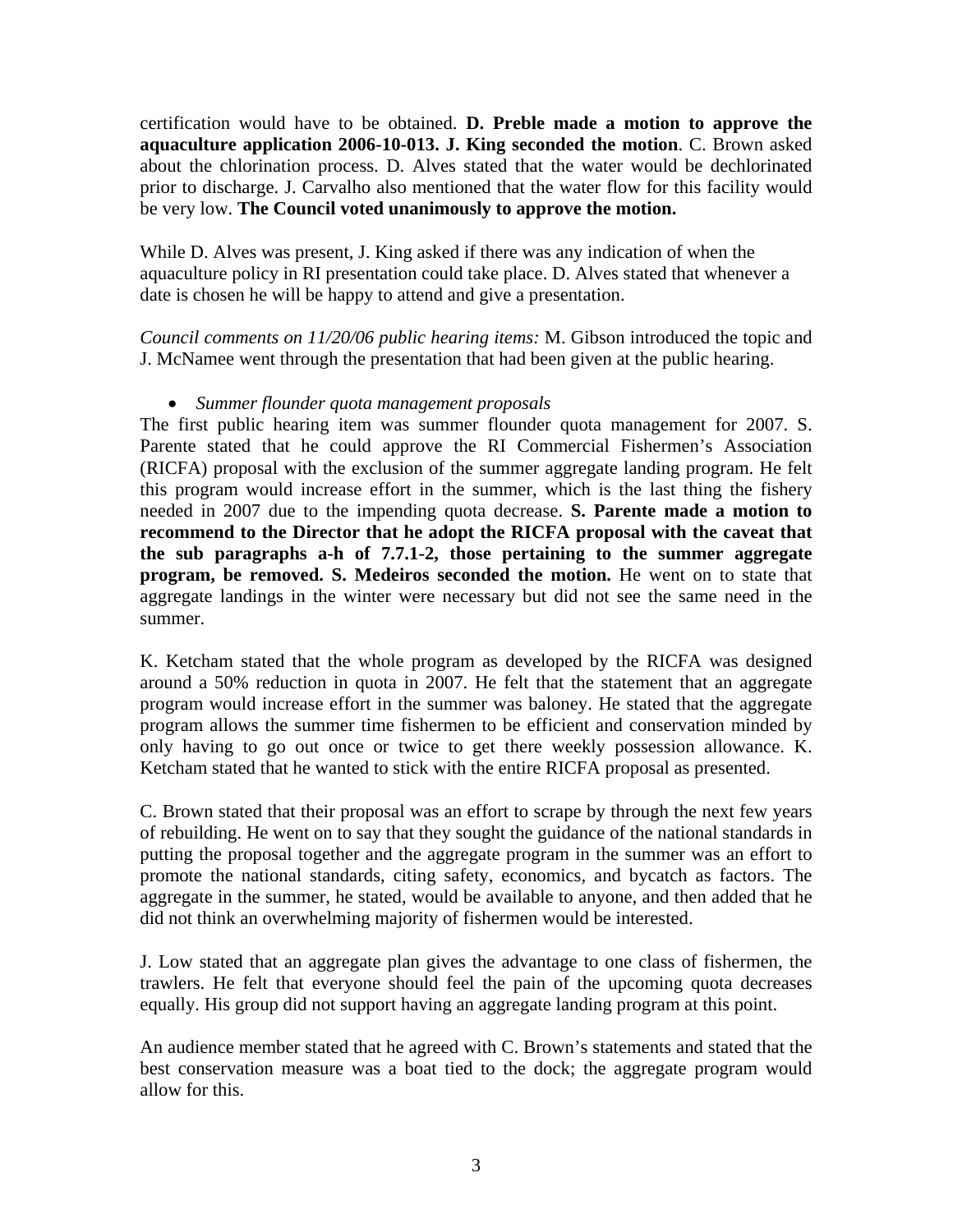L. Dellinger stated that he agrees that an aggregate program would have the greatest economic and conservation benefit for fluke.

F. Blount stated that the Council should be cognizant of the fact that if ASMFC does not go along with the National Marine Fisheries Service recommendation, it could change the dynamics of the fishery.

A. Conti stated that just because a boat catches it's limit of fluke for the week does not mean they will tie up for the rest of the week, they will still be fishing for other species.

D. Preble stated that the issue of the EEZ as noted by F. Blount concerned him. He thought that if this situation did happen, the Council should restructure their recommendation. M. Gibson gave background on the process as it pertains to quota setting.

J. King asked if they could put the decision off until the final quota decision had been made. The Council discussed this but could not reshuffle the scheduling for another meeting prior to the start of the fishing year.

S. Parente stated that in his opinion the vessels would not tie up after catching their limit of fluke for the week, which would lead to increased bycatch. He finished by stating that this plan would increase fishing pressure from mobile gear.

K. Ketcham stated that anyone who is any kind of a fishermen should know that once they have caught there limit of fluke for the week, they should stay away from the fluke grounds for the rest of the week in order to avoid bycatch. He went on to state that if the situation occurs where the federal fishery closes, this would not have any effect on what the Council votes on this evening as federal boats will not be able to participate.

**D. Preble made a motion to amend the original motion. His amended motion was to recommend that the Director accept the RICFA proposal as submitted with no changes. K. Ketcham seconded the amended motion.** There was further discussion on the implications of a closure in the EEZ. **The motion to amend vote was 4 to approve the amended motion (K. Ketcham, J. King, D. Preble, G. Allen) and 2 to oppose (S. Parente, S. Medeiros). The motion to amend was approved. The amended motion now became the final motion.** 

**The final motion was to recommend to the Director that he approve the RICFA proposal as submitted, made by D. Preble and seconded by K. Ketcham.** E. Baker asked if gillnets would have to be removed from the water during the Friday/Saturday closed days. M. Gibson stated that the regulation was silent on gillnets. E. Baker wanted to clarify his proposal by stating that his proposal was not a part of the RICFA proposal as stated by D. Preble. It was a separate proposal. A. Conti stated that the only unanimously approved proposal from the advisory panel was E. Baker's proposal. P. Ruhle stated that he appreciated the fact that the Council was taking steps to approve a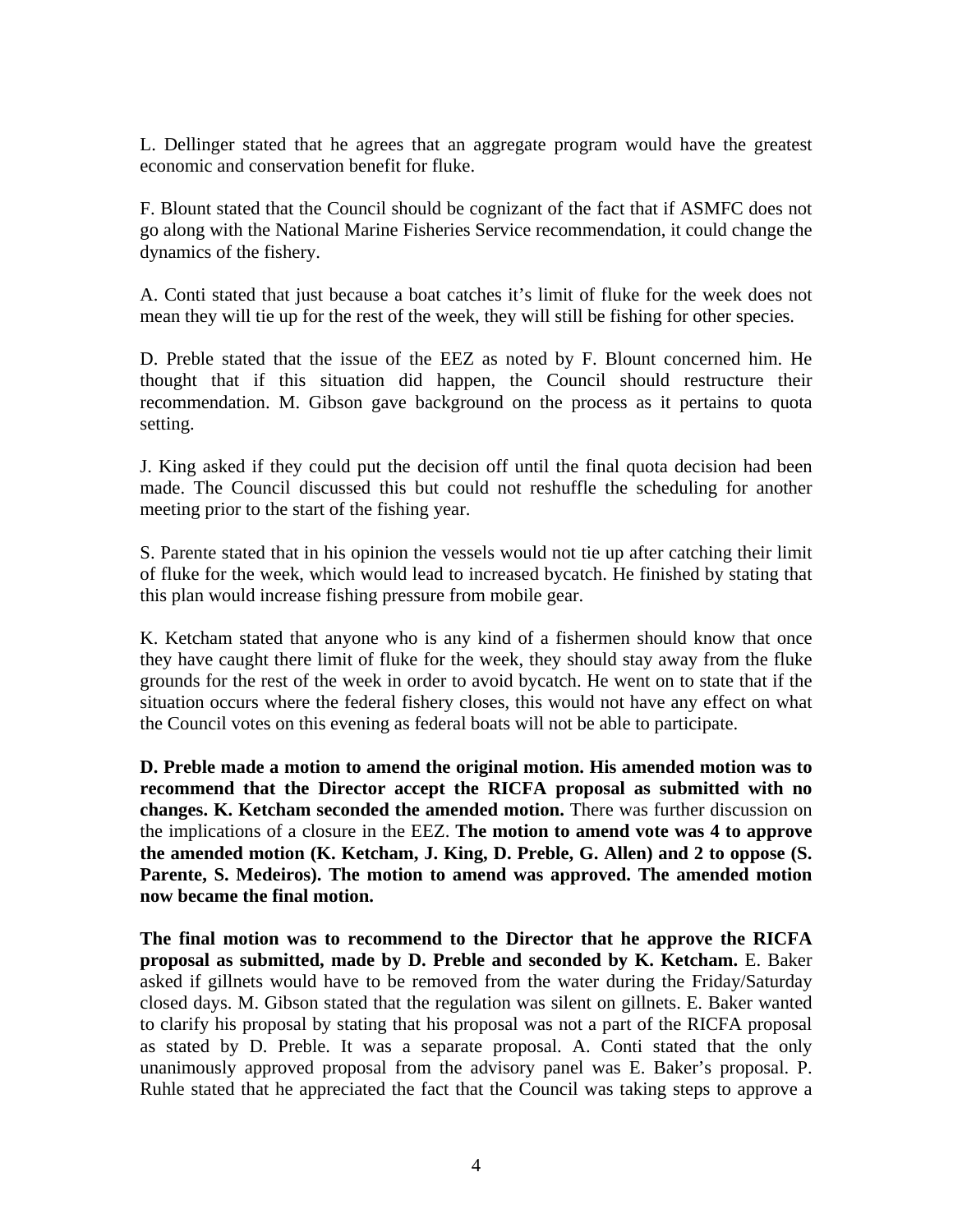plan that addressed the discard problem with fluke. There was further discussion on gillnets. There was discussion about the exemption certificate requirement; J. McNamee stated that it was included in the proposed language, however C. Brown stated that a fishermen could take two days at 150 pounds and not violate exemption certificate regulations. D. Preble stated that he did not want people to forget how bad things were during the previous summer. He felt they should try something new this year to try and alleviate those problems in 2007. S. Parente stated that once you set the precedent of aggregate landings inshore, the program will never go away and what would happen if and when the quota goes back up? **The Council voted 4 to approve the motion (K. Ketcham, J. King, D. Preble, G. Allen) and 2 to oppose (S. Parente, S. Medeiros). The motion passed.**

#### • *Summer flounder exemption certificate transfer proposal*

The next item was changes to the summer flounder exemption certificate program. These changes were proposed to allow fishermen to transfer their exemption certificates as they could their federal permits. **D. Preble made a motion to recommend to the Director that he adopt the changes as submitted. J. King seconded the motion.** P. Ruhle stated that due to changes in technology the increase in horsepower provision would eventually need to be addressed. **The Council voted unanimously to approve the motion.**

#### • *Scup quota management proposals*

The next item was regarding scup quota management proposals. **K. Ketcham made a motion to recommend to the Director that he approve the floating fish trap proposal for scup (increased the June set aside amount for floating fish traps to 12%). S. Medeiros seconded the motion.** J. Low stated that eight people in the state of RI get 60% of the scup under the current plan, this is why his organization proposed the change in allocation between the sectors. **The Council voted 5 to approve the motion (K. Ketcham, J. King, G. Allen, D. Preble, S. Medieros) and 1 to oppose (S. Parente). The motion passed.** 

#### • *Black sea bass quota management proposals*

The next item was black sea bass quota management proposals. The Council took no action on the item therefore the Council's position was to stay at status quo.

#### • *Lobster v-notch definition proposal*

The next item was regarding the lobster v-notch definition. J. King stated that he would like to see a zero tolerance provision for the stock and the recruitment. He went on to state that in many of the documents he read, the stock indicators all pointed to a stock that was in bad shape. He continued by stating there are different proposals being put forward including the 1/8", 1/16", 1/4", and zero tolerance. Zero tolerance was the one that gives you 100% of the benefit of the program. He went on to discuss funding for data collection and analysis and further stated that a mandatory v-notch program should be implemented. He concluded his comments by reading a letter from ASMFC, which in summary stated that adoption of a zero tolerance v-notch definition would be the responsible action to take to help conserve Southern New England's lobster stocks.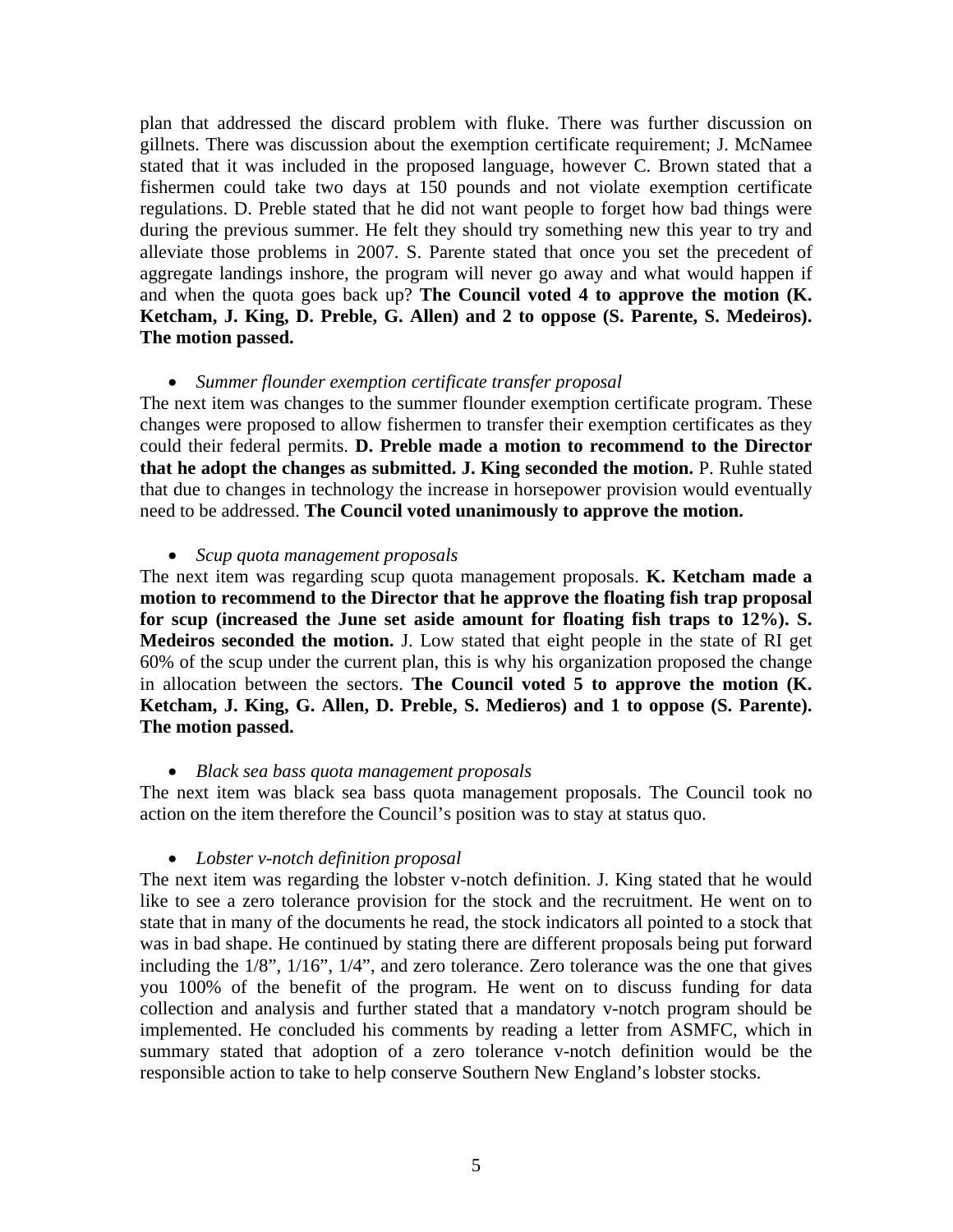M. Gibson stated that the Council had been give some supplementary information including a letter from Councilman S. Macinko and some data on lobster observations from the DFW.

S. Parente stated that since the v-notch program was a voluntary program at this point, industry buy-in was essential. He went on to state that zero tolerance would diminish this industry buy-in, therefore he supported the 1/8" definition.

**K. Ketcham made a motion to recommend to the Director that he adopt full time the 1/8" v-notch definition with the caveat of one change to the language that currently reads "v-shaped notch or remnant of any healed v shaped notch". This should be changed to the Massachusetts language which reads "any female lobster that bears a notch or indentation". D. Preble seconded the motion.** 

**J. King made a motion to amend. His amended motion was to go to 1/16" instead of 1/8", add in no mutilation language, and add in a mandatory v-notching provision.**  M. Gibson stated that the mandatory v-notching program would be out of order because it was beyond the scope of the notice. **J. King removed the mandatory v-notching language from his amended motion. There was no second to the amended motion; therefore the original motion was still on the table.**

D. Preble stated that he agreed with J. King on his zero tolerance comments, however, because the ASMFC lobster board had not made a formal recommendation, because our neighboring states were currently at the 1/8" definition, and because there was overwhelming industry support for the 1/8" definition, he felt we should go with the 1/8" definition until a ruling is made by the ASMFC. J. King commented that Connecticut was not at 1/8" yet.

S. Medeiros stated that this was an extremely difficult decision for him, and he almost always votes for the fish first, however, in this case he was inclined to go with the 1/8" definition.

J. Jordan stated that the difference between the two definitions was negligible but if RI went with a zero tolerance definition they would put RI fishermen at a disadvantage to its neighboring state. He went on to say that Maine lands the most lobsters but this did not mean they have the healthiest resource. He concluded that there was no way to enforce mandatory v-notching.

R. Fuca stated that he did not think there was overwhelming industry support for the  $1/8$ " definition, he stated that this was false. The RI Lobstermen's Association supported the 1/8" definition, however, they represent less than 10% of the entire industry. He went on to state that 2% doesn't seem like a lot but if he could have 2% of a lottery jackpot in the millions he would not turn it down because it's a large number. He felt that J. King did his due diligence and no one else had, therefore he felt that J. King's opinion should hold more weight in the Council's decision. He concluded by stating that zero tolerance gives you the greatest benefit and is the easiest to enforce.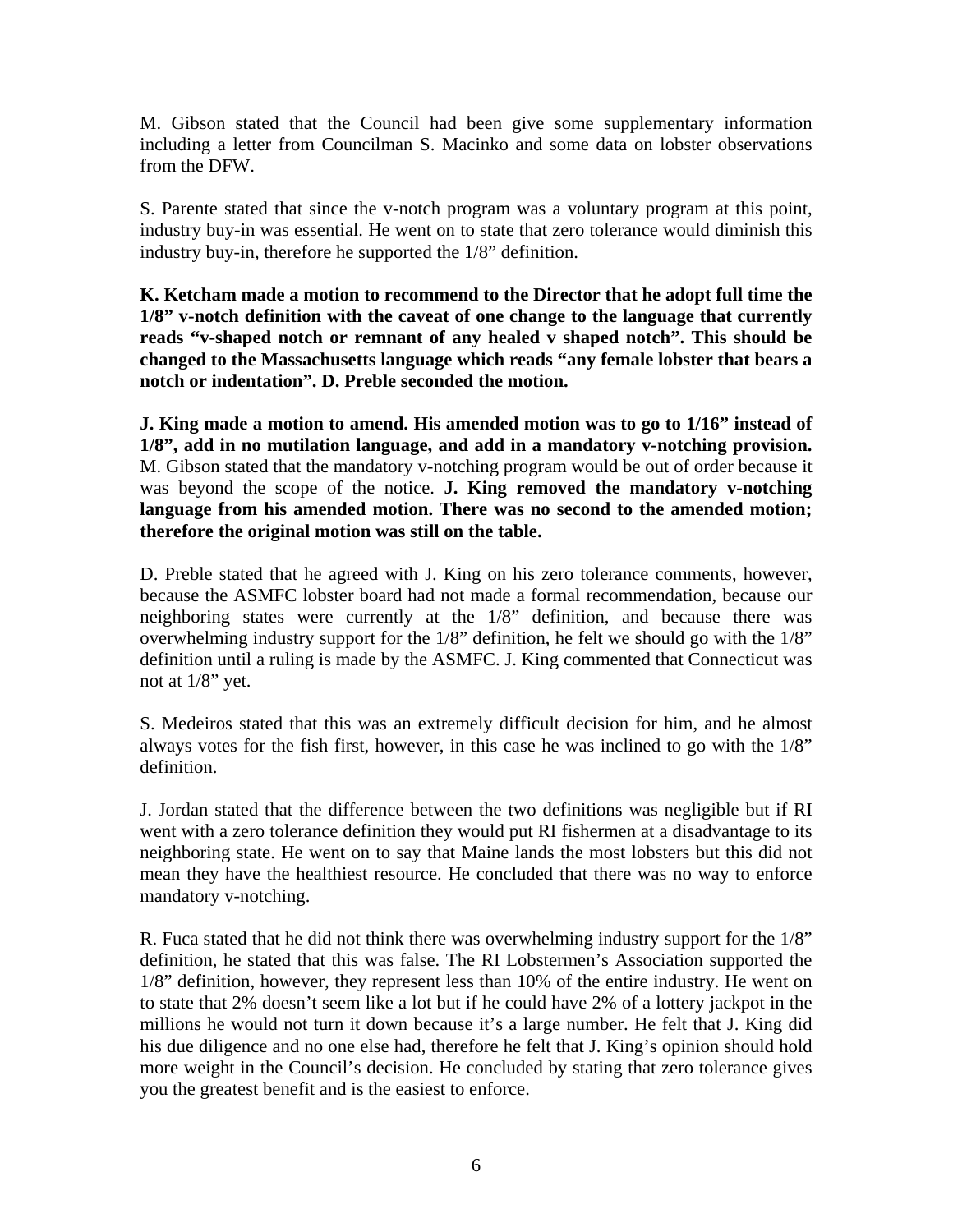J. Carvalho stated that the original v-notch program was supported with money. He did not think it was unreasonable to now go to a zero tolerance definition since those fishermen who originally v-notched lobsters were compensated for it. He felt that they should try to get the best bang for their buck with a zero tolerance definition.

L. Dellinger stated that industry was under no mandate to do this, it was a voluntary conservation measure brought forward by them. He stated that they had brought forward data that suggests that you do not receive any more benefit from a zero tolerance definition. The only difference is that with a specified measurement he will know that what he is bringing in is legal. He felt that zero tolerance was ambiguous. He supported the 1/8" definition

An audience member stated that the most important part of this decision was to get industry to buy in to it. This would only happen if the Council supported the 1/8" definition. A second audience member supported these comments as well as L. Dellinger's comments.

E. Kordowski stated that industry from Maine to New Jersey supported the 1/8" definition and if the Council took that away, they would lose industry support.

The Council restated the current motion on the table. **K. Ketcham's motion was to recommend to the Director that he adopt full time the 1/8" v-notch definition with the caveat of one change to the language that currently reads "v-shaped notch or remnant of any healed v shaped notch". This should be changed to the Massachusetts language, which reads "any female lobster that bears a notch or indentation". D. Preble had seconded this motion. The Council voted 3 to approve the motion (K. Ketcham, S. Parente, D. Preble) and 3 to oppose (S. Medeiros, G. Allen, J. King). The motion did not pass.** 

**J. King made a motion to recommend to the Director that he adopt a zero tolerance v-notch definition. S. Medeiros seconded the motion. The Council voted 3 to approve the motion (S. Medeiros, G. Allen, J. King) and 3 to oppose (K. Ketcham, S. Parente, D. Preble). The motion did not pass.**

*Council appointment of a representative to handle the newly enacted Greenwich Bay December modification provision:* M. Gibson stated that some of the new Greenwich Bay management plan had been implemented and part of the requirements were for the Council to appoint a contact person to bring any schedule modification requests forward. He also reviewed the changes that had been filed. **D. Preble made a motion to appoint J. King as the Council appointed contact person regarding schedule modifications to Greenwich Bay. K. Ketcham seconded the motion. The Council had no objections to appointing J. King as the contact person and the motion passed**. M. Gibson wanted to reiterate that it was now J. Kings responsibility to bring schedule modification requests forward on behalf of the shellfishing industry. S. Hall stated that modifying the schedule for Greenwich Bay was going to make enforcement of the management area rules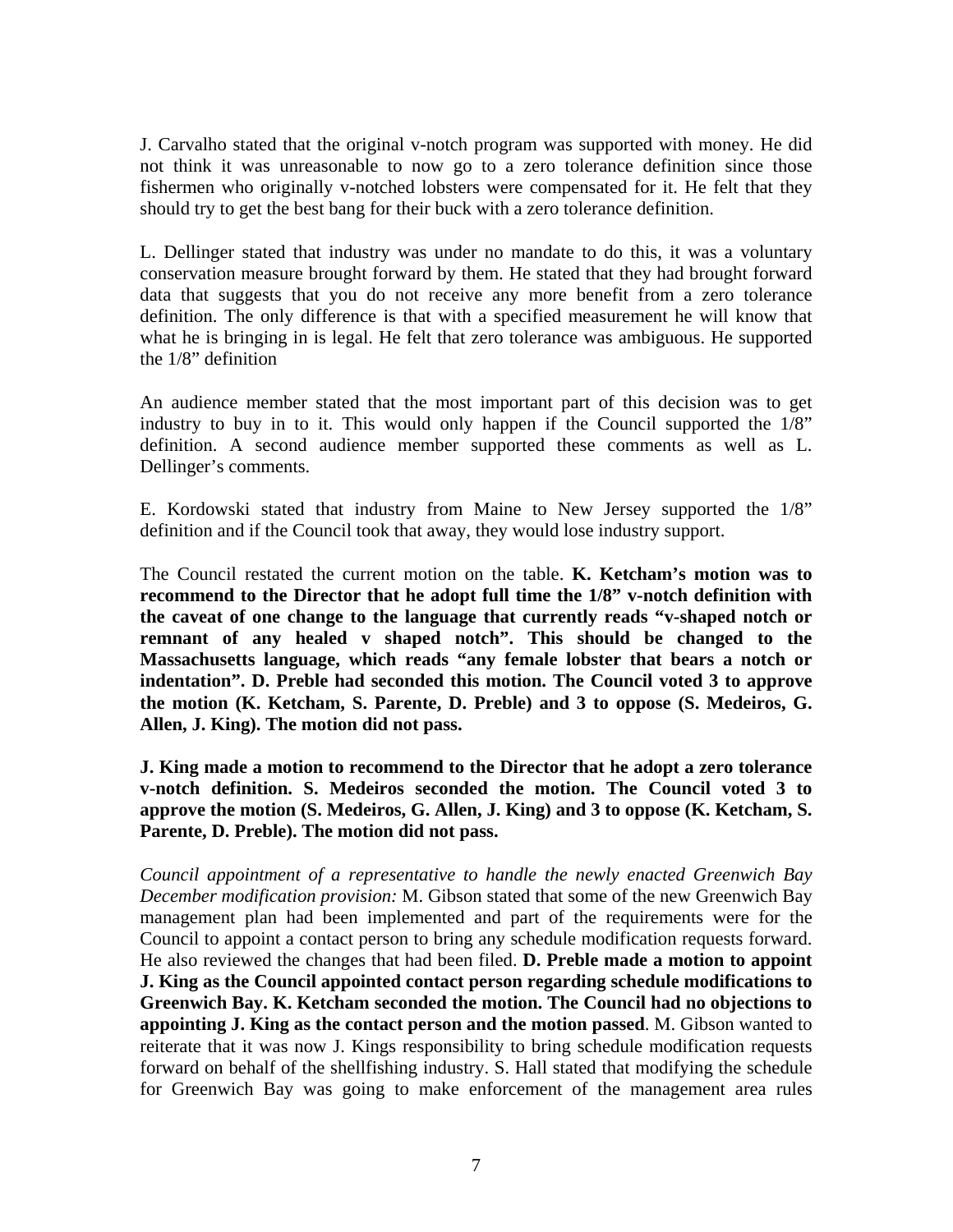difficult for his division as they set there officer duty locations prior to the management area openings.

*Information to the Council on the anonymous letters regarding the federal consistency public hearing items:* M. Gibson gave some background on the issue stating that they weren't going to say too much about it; the matter was being investigated by the state police. The Director added that at this point the federal authorities have also been included in the investigation as there may be instances of mail fraud involved with the case. The police are being asked to prosecute to the fullest extent of the law possible.

# **Other Business**

*Council approval of draft Industry Advisory Committee, Scup/Black sea bass, Tautog, and Shellfish advisory panel agendas:* J. McNamee stated that the Council had been provided draft agendas for the four panels noted for this agenda topic. K. Ketcham asked to schedule the scup meeting for a December date but asked to have the IAC meeting in February. He was OK with the agenda items as submitted. **The Council had no objections to approving the IAC and scup/black sea bass agendas as submitted with the dates to be scheduled as discussed.**

G. Allen asked to change the tautog agenda to follow the following topics: give the AP the assessment of the 2006 fishery, give the AP a review of the ASMFC addendum 4 that is out for public comment now, give a review of the RI stock assessment, and then give the DFW regulatory options for all the user groups, to be followed by the recreational and commercial fishery proposal discussions with the AP. J. McNamee asked G. Allen about the date. G. Allen stated that he did not object to having the meeting in February to occur after the ASMFC's decision on addendum 4. G. Allen suggested having the tautog workshop prior to the advisory panel meeting. **The Council had no objections to approving the tautog advisory panel agenda as modified by G. Allen.**

N. Scarduzio stated that an aquaculture application had been added to the shellfish AP agenda and due to this the date had been pushed up in to December. **The Council had no objections to approving the shellfish advisory panel agenda as modified.**

T. Mulvey indicated that he would like to be added to the notification list for the tautog advisory panel meetings. M. Gibson stated that the DFW would add his name to that list.

*Council review of 2007 schedule:* J. McNamee stated that he had provided the Council with a calendar that followed a meeting schedule of the first Monday of each month for the Council meetings. This could be looked at and thought about but J. McNamee requested that the Council pick a date for their January meeting so that he could make arrangements. S. Medeiros stated that he liked the first Monday schedule and thought it was important to stick with that so the public knows when the meetings are. The Council did not object to having the meeting on January 8.

*Council review of advisory panel members*: J. McNamee stated that M. Leblanc had resigned his positions on the fluke and scup/black sea bass panels. He also suggested that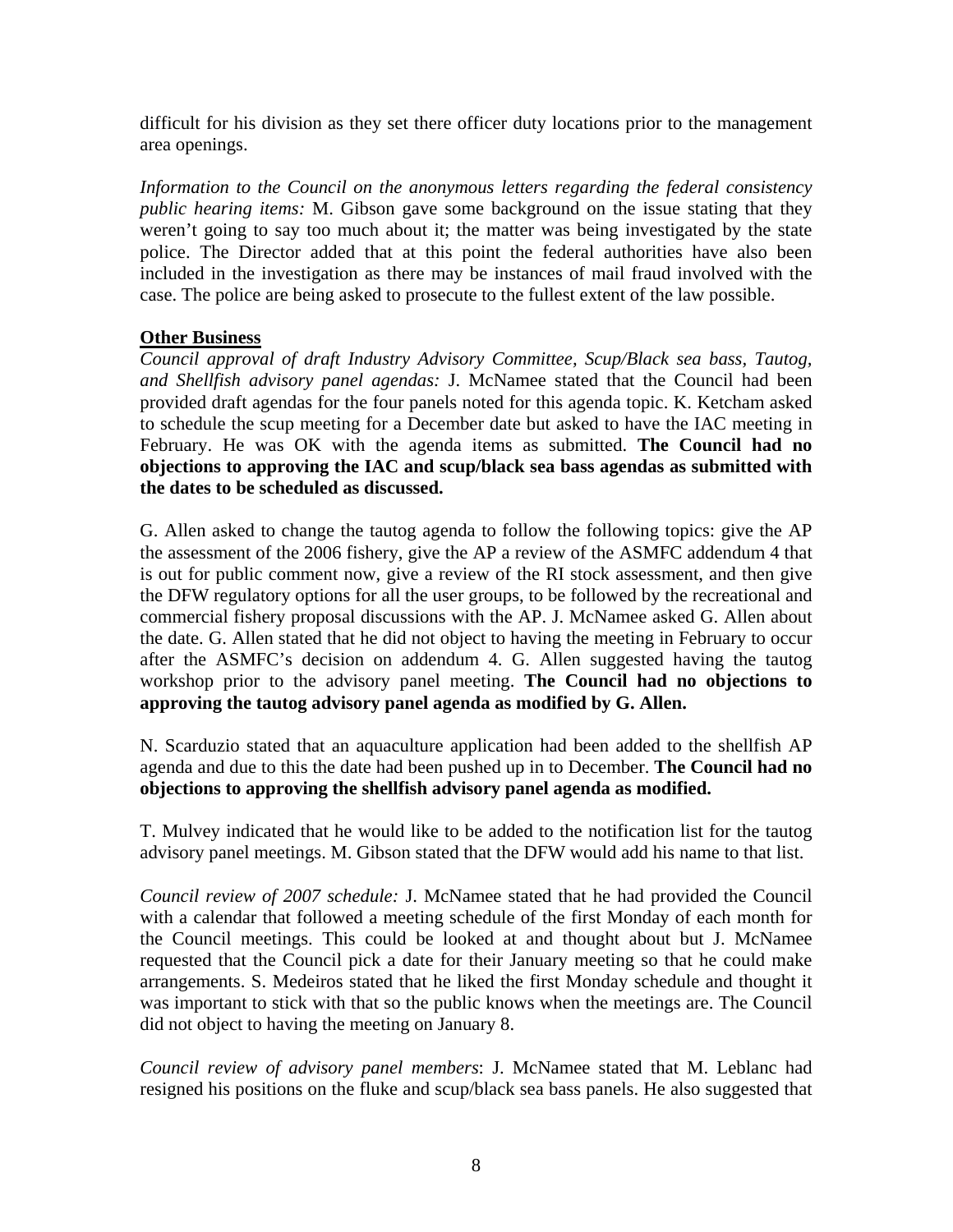E. Baker be appointed to replace him. M. Gibson suggested holding off on the replacement until a full solicitation had been processed. S. Medeiros stated that alternates should be given first shot at any primary openings. There were discussions about how alternates are appointed. It was decided that the policy states that primary members may pick their own alternates but not there replacements. **The Council requested that the DFW solicit the public for nominations to the various advisory panel vacancies.**

*Council review of public hearing items:* M. Gibson stated that the Council had been issued a memo that outlined the items for the next public hearing. **The Council had no comments on the public hearing items.**

## **Old Business**

*Council discussion of new agenda format:* J. McNamee stated that the Council had been given a draft agenda format at the last meeting and asked for any comments they had on it, including whether they wanted him to start using the new format. **The Council had no objections to using this new format for the January meeting.**

*Proposed change to the advisory panel operating policy:* G. Allen stated that the Council had the advisory panel policy before them. He then went through some suggested modifications to the policy to address the concerns that had been brought forward by an audience member at the last meeting regarding the submission of proposals. In sub paragraph 5 under tasking procedures, G. Allen suggested the following modification occur before the word thereafter, "When an advisory panel member has a proposal for consideration by the panel that contains numerous options, the proposal should be printed out with copies for each panel member". **D. Preble made a motion to adopt the change as suggested by G. Allen. J. King seconded the motion.** T. Mulvey asked if his letter was a sufficient way to submit a proposal. M. Gibson stated as chair of the Council that it was and the Director noted that he had responded to T. Mulveys letter. F. Blount was concerned that this may hinder the advisory panel from developing new proposals while at the meeting where it would not be written down. The intent of the Council is not to prohibit the interactive nature of the advisory panel. **The Council unanimously approved the motion.**

G. Allen suggested that the Council have a workshop where they sit down to discuss the advisory panel procedures and make any further modifications as necessary. K. Ketcham stated that Sea Grant would be hosting a workshop on relevant issues to the Council and he wanted to make the other Council members aware of this, it would be a good workshop for them to attend. S. Medeiros thought it was a good idea to have a workshop and questioned how they could proceed, in a public meeting or a private meeting. M. Gibson stated that he thought it would have to be done in an open public meeting. **The Council did not object to holding a workshop.** L. Dellinger stated that once the Council sets there policy they should stick to it, otherwise they lose legitimacy with the public.

## **Post agenda discussion**

J. King stated that the DEM recording still stated that the Eastern Greenwich Bay area was open. S. Hall stated that the recording J. King was referring to was regarding